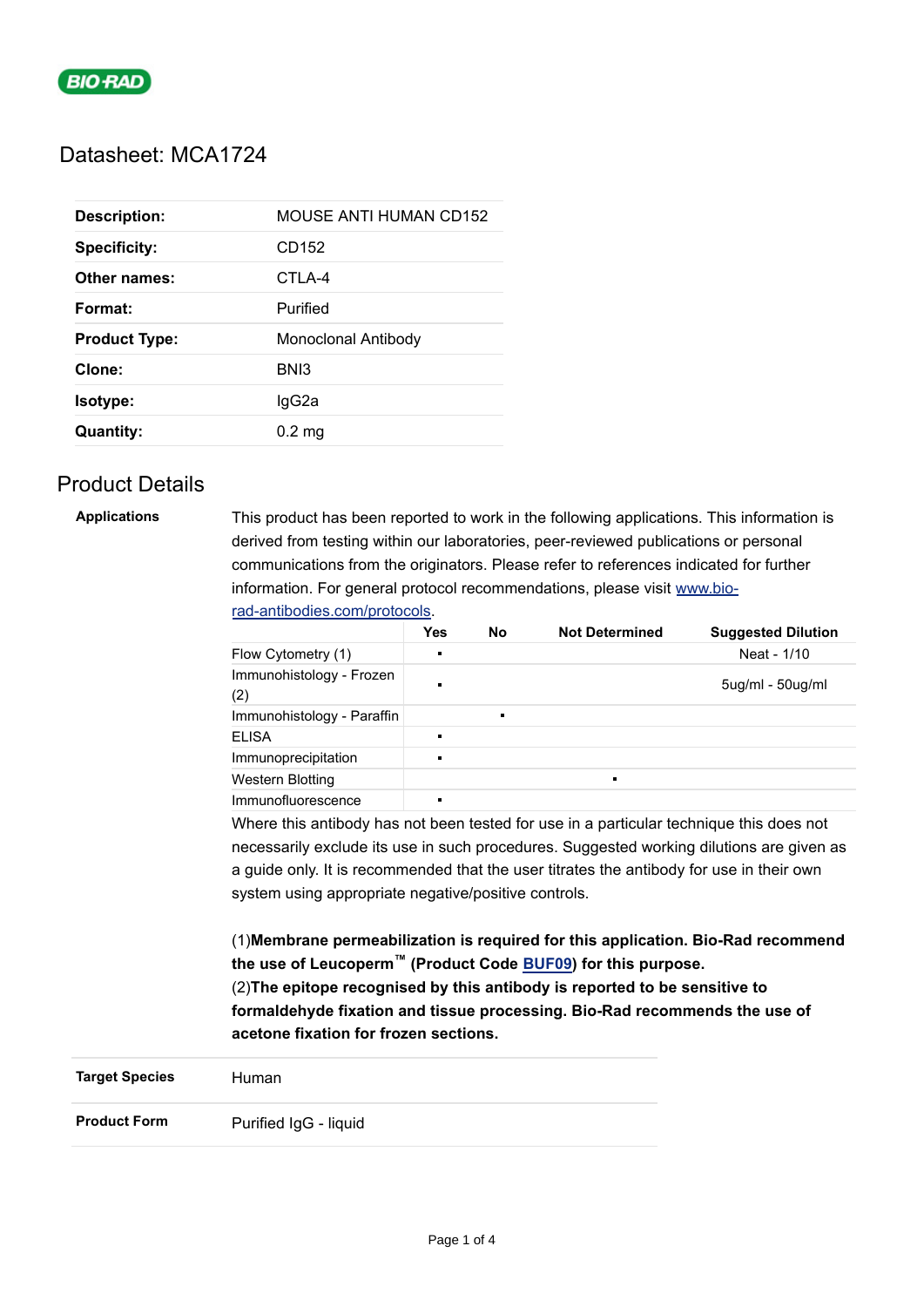| Preparation                               | Purified by affinity chromatography on Protein A from tissue culture supernatant                                                                                                                                                                                                                                                                                                                                                                                                                                                                                                                                                       |
|-------------------------------------------|----------------------------------------------------------------------------------------------------------------------------------------------------------------------------------------------------------------------------------------------------------------------------------------------------------------------------------------------------------------------------------------------------------------------------------------------------------------------------------------------------------------------------------------------------------------------------------------------------------------------------------------|
| <b>Buffer Solution</b>                    | Phosphate buffered saline                                                                                                                                                                                                                                                                                                                                                                                                                                                                                                                                                                                                              |
| <b>Preservative</b><br><b>Stabilisers</b> | <0.1% Sodium Azide (NaN <sub>3</sub> )                                                                                                                                                                                                                                                                                                                                                                                                                                                                                                                                                                                                 |
| Approx. Protein<br><b>Concentrations</b>  | IgG concentration 1.0 mg/ml                                                                                                                                                                                                                                                                                                                                                                                                                                                                                                                                                                                                            |
| Immunogen                                 | Human CTLA-4/human IgG heavy chain fusion protein.                                                                                                                                                                                                                                                                                                                                                                                                                                                                                                                                                                                     |
| <b>External Database</b><br>Links         | <b>UniProt:</b><br>P16410<br><b>Related reagents</b><br><b>Entrez Gene:</b><br>1493<br>CTLA4<br><b>Related reagents</b>                                                                                                                                                                                                                                                                                                                                                                                                                                                                                                                |
| Synonyms                                  | CD152                                                                                                                                                                                                                                                                                                                                                                                                                                                                                                                                                                                                                                  |
| <b>RRID</b>                               | AB_2276878                                                                                                                                                                                                                                                                                                                                                                                                                                                                                                                                                                                                                             |
| <b>Fusion Partners</b>                    | Spleen cells from immunised BALB/c mice were fused with cells of the mouse P3/X63-<br>Ag8.653 myeloma cell line.                                                                                                                                                                                                                                                                                                                                                                                                                                                                                                                       |
| <b>Specificity</b>                        | Mouse anti Human CD152 antibody, clone BNI3 recognizes human CD152, also known<br>as CTLA-4 (cytotoxic T-lymphocyte-associated antigen 4), an inhibitory receptor and<br>negative regulator of T-cell responses. CD152 is a single pass type 1 transmembrane<br>protein belonging to the immunoglobulin superfamily containing a single Ig-v-like domain<br>in the extracellular region.                                                                                                                                                                                                                                               |
|                                           | CD152 along with CD28 binds to the co-stimulatory molecules CD80 and CD86 (Azuma et<br>al. 1993).                                                                                                                                                                                                                                                                                                                                                                                                                                                                                                                                      |
|                                           | Mouse anti human CD152 antibody, clone BNI3 is able to block ligand binding on the Raji<br>B-cell line (Steiner et al. 2001) and blocks binding of an alternative clone, BNI8 to<br>CTLA-4/Ig in ELISA. Mouse anti Human CD152 antibody, clone BNI3 binds to the same<br>epitope as classified anti CTLA-4 clones 11D4 and 10A8 (Wang et al. In: Leukocyte typing<br>VI 1997 Garland Publishing Inc. pp97-98, Bull World Health Organ. 1997).                                                                                                                                                                                          |
|                                           | The cytoplasmic domain of CD152 contains a critical tyrosine at residue 201<br>phosphorylated by Janus Kinase 2 which subsequently controls surface expression<br>through regulation of CD152 interaction with AP-2 (Shiratori et al. 1997, Chikuma et al.<br>2000). CD152 is expressed primarily as an intracellular antigen with transport to the cell<br>surface under tight regulation of several molecules including Trim, PLD and TIRC7,<br>CD152 also demonstrates rapid internalization once expressed at the cell surface (Valk et<br>al. 2008). CD152 plays a significant role in maintaining tolerance to self antigens and |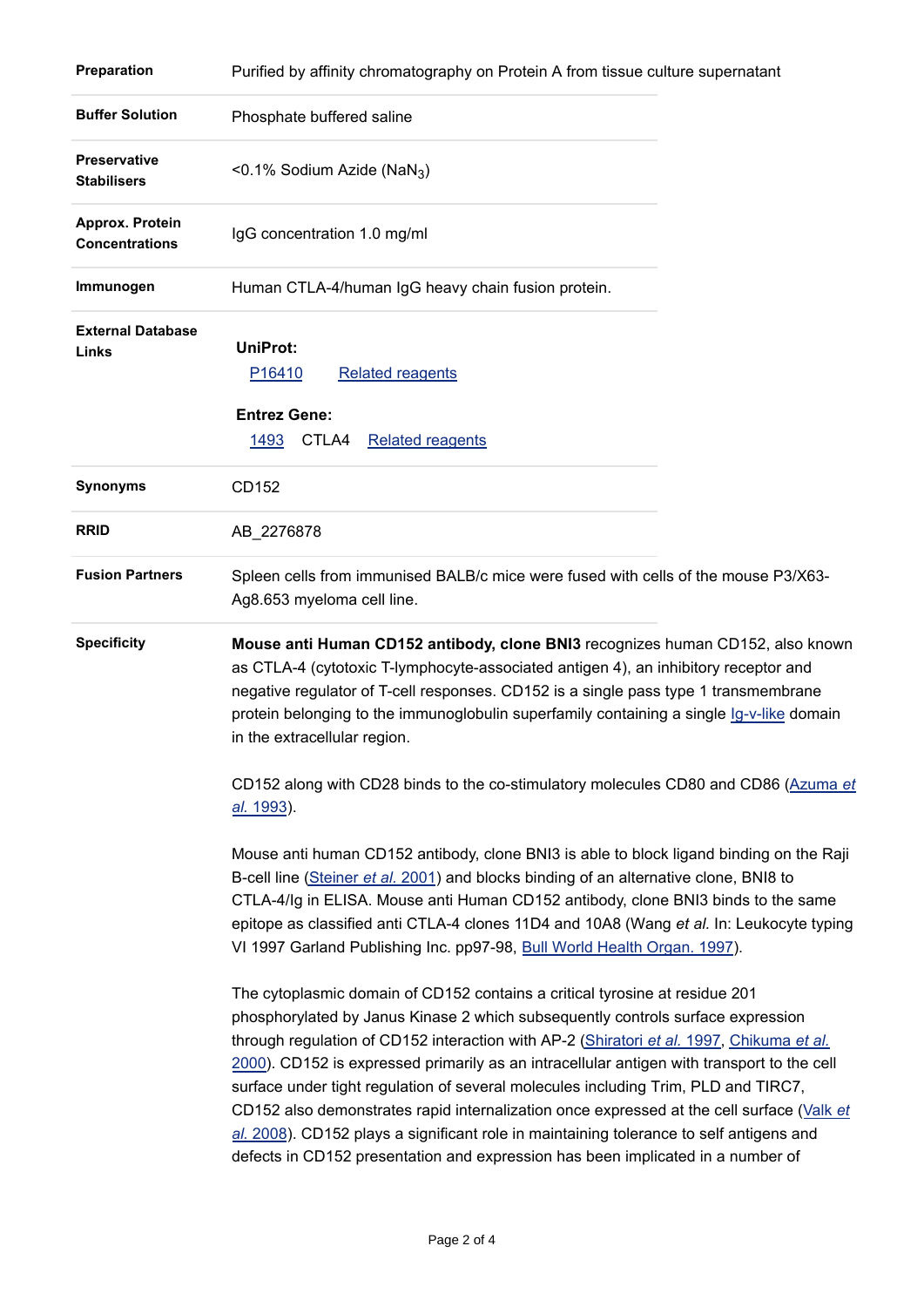autoimmune diseases [\(Romo-Tena](http://www.ncbi.nlm.nih.gov/pubmed/23851140) *et al.* 2013). This antibody can be used to develop a pharmacokinetic (PK) bridging assay to measure free fusion protein drug abatacept. It is recommended as the capture reagent, paired with human anti abatacept antibody [HCA335 a](https://www.bio-rad-antibodies.com/product/partnumber/HCA335.html)s the detection antibody. Abatacept (Orencia) is a recombinant fusion protein consisting of the extra-cellular domain of human CTLA-4, fused to the modified Fc (hinge, CH2, and CH3 domains) portion of human IgG1. Flow Cytometry **Doce 10ul of the suggested working dilution to label 1x10<sup>6</sup> cells in 100ul. ELISA** Clone BNI3 can be used as the capture antibody in a bridging ELISA with [HCA335](https://www.bio-rad-antibodies.com/product/partnumber/HCA335.html) as the detection antibody. Protocol: [PK bridging ELISA](https://www.bio-rad-antibodies.com/protocol-pk-bridging-elisa-abatacept-antibodies.html) Protocol: [ADA bridging ELISA](https://www.bio-rad-antibodies.com/protocol-ada-bridging-elisa-anti-abatacept-antibodies.html) **References** 1. Linsley, P.S. *et al.* (1992) Coexpression and functional cooperation of CTLA-4 and CD28 on activated T lymphocytes. [J Exp Med. 176 \(6\): 1595-604.](http://www.ncbi.nlm.nih.gov/pubmed/1334116) 2. Kuiper, H.M. *et al.* (1995) Activated T cells can induce high levels of CTLA-4 expression on B cells. [J Immunol. 155 \(4\): 1776-83.](http://www.ncbi.nlm.nih.gov/pubmed/7543532) 3. Castan, J. *et al.* (1997) Accumulation of CTLA-4 expressing T lymphocytes in the germinal centres of human lymphoid tissues. [Immunology. 90 \(2\): 265-71.](http://www.ncbi.nlm.nih.gov/pubmed/9135556) 4. Lee, C.C. *et al.* (2009) The regulatory function of umbilical cord blood CD4(+) CD25(+) T cells stimulated with anti-CD3/anti-CD28 and exogenous interleukin (IL)-2 or IL-15. [Pediatr Allergy Immunol. 20 \(7\): 624-32.](http://www.ncbi.nlm.nih.gov/pubmed/19302176) 5. Pistillo, M.P. *et al.* (2003) CTLA-4 is not restricted to the lymphoid cell lineage and can function as a target molecule for apoptosis induction of leukemic cells. [Blood. 101: 202-9.](http://www.ncbi.nlm.nih.gov/pubmed/12393538) 6. Tan, P.H. *et al.* (2005) Creation of tolerogenic human dendritic cells via intracellular CTLA4: a novel strategy with potential in clinical immunosuppression. [Blood. 106:](http://www.ncbi.nlm.nih.gov/pubmed/15994283) 2936-43. 7. Steiner, K. *et al.* (2001) Increased expression of CTLA-4 (CD152) by T and B lymphocytes in Wegener's granulomatosis. [Clin Exp Immunol. 126: 143-50.](http://www.ncbi.nlm.nih.gov/pubmed/11678911) 8. Lu, C.H. *et al.* (2016) DNA Methyltransferase Inhibitor Promotes Human CD4+CD25hFOXP3+ Regulatory T Lymphocyte Induction under Suboptimal TCR Stimulation. [Front Immunol. 7: 488.](http://www.ncbi.nlm.nih.gov/pubmed/27877174) 9. Steiner, K. *et al.* (1999) Enhanced expression of CTLA-4 (CD152) on CD4+ T cells in HIV infection. [Clin Exp Immunol. 115 \(3\): 451-7.](http://www.ncbi.nlm.nih.gov/pubmed/10193417) 10. Ward, F.J. *et al.* (2013) The soluble isoform of CTLA-4 as a regulator of T-cell responses. [Eur J Immunol. 43 \(5\): 1274-85.](http://www.ncbi.nlm.nih.gov/pubmed/23400950) **Further Reading** 1. Chin, L.T. *et al.* (2008) Immune intervention with monoclonal antibodies targeting CD152 (CTLA-4) for autoimmune and malignant diseases. [Chang Gung Med J. 31: 1-15.](http://www.ncbi.nlm.nih.gov/pubmed/18419049) **Storage** Store at +4°C. DO NOT FREEZE. This product should be stored undiluted. Should this product contain a precipitate we